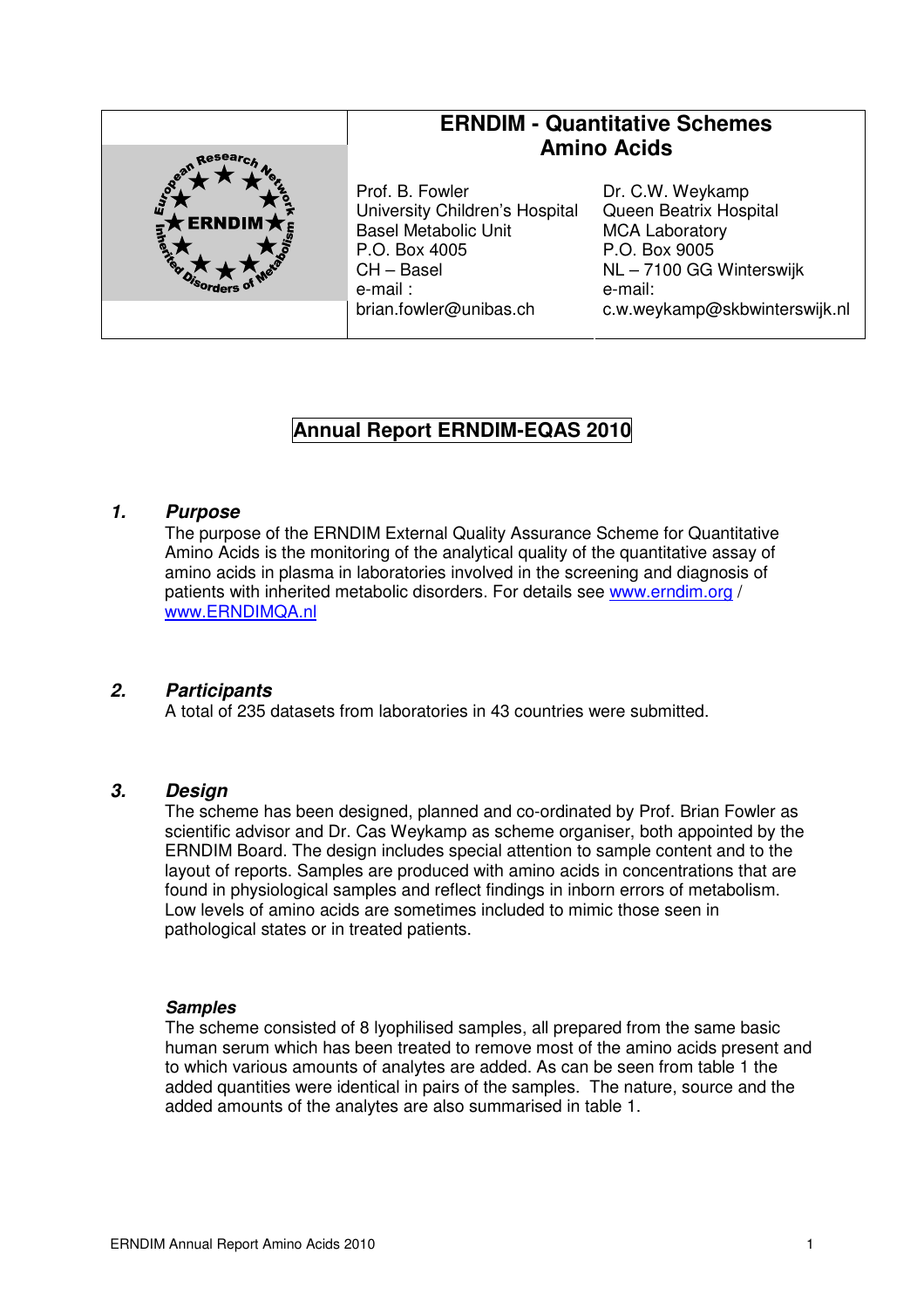| Table 1.                |               | Added quantities (micromol/L) |                 |                 |                 |
|-------------------------|---------------|-------------------------------|-----------------|-----------------|-----------------|
| <b>Analytes</b>         | <b>Source</b> | <b>Sample</b>                 | <b>Sample</b>   | <b>Sample</b>   | <b>Sample</b>   |
|                         | <b>Sigma</b>  | pair                          | pair            | pair            | pair            |
|                         | (Merck)       | 149-156                       | 150-153         | 151-155         | 152-154         |
| Alanine                 | A5824         | 107                           | 960             | 1333            | 320             |
| Alpha-aminobutyric acid | A1879         | $\overline{7}$                | 40              | 80              | 13              |
| Allo-isoleucine         | 18754         | 33                            | 133             | 267             | 67              |
| Arginine                | A5949         | $\overline{20}$               | 160             | 800             | 60              |
| Arginino succinic acid  | A5707         | 133                           | 400             | 533             | 267             |
| Asparagine              | A8824         | 27                            | 107             | 53              | 213             |
| Aspartic acid           | A8949         | 13                            | 40              | 20              | 80              |
| <b>Citrulline</b>       | C7629         | $\overline{13}$               | 267             | 1067            | $\overline{33}$ |
| Cystine                 | C8755         | 27                            | 80              | 120             | 53              |
| Glutamic acid           | 128430        | $\overline{27}$               | $\overline{80}$ | $\overline{53}$ | 240             |
| Glutamine               | (49419)       | 333                           | 1000            | 667             | 1333            |
| Glycine                 | G7403         | 1440                          | 480             | 960             | 240             |
| Histidine               | H8000         | 960                           | 107             | 320             | 53              |
| Hydroxyproline          | H3656         | 200                           | 67              | 100             | $\overline{33}$ |
| Isoleucine              | 17268         | 480                           | 43              | 171             | $\overline{11}$ |
| Leucine                 | L5652         | 427                           | 53              | 107             | 1280            |
| Lysine                  | L5501         | 480                           | 40              | 120             | 960             |
| Methionine              | (64319)       | 192                           | $\overline{11}$ | $\overline{32}$ | 768             |
| Ornithine               | O2375         | 333                           | 33              | 100             | 667             |
| Phenylalanine           | (78020)       | 533                           | 27              | 120             | 1600            |
| Phospho Ethanolamine    | P0503         | 33                            | 133             | 267             | 67              |
| Proline                 | P8449         | 160                           | 960             | 80              | 480             |
| Saccharopine            | S1634         | 40                            | 120             | 160             | 80              |
| Serine                  | (107769)      | 67                            | 400             | 13              | 267             |
| Taurine                 | (86329)       | 120                           | 400             | 20              | 160             |
| Threonine               | T8534         | 267                           | 100             | 33              | 167             |
| Tryptophan              | T9753         | 200                           | 67              | 133             | 33              |
| <b>Tyrosine</b>         | (93829)       | 867                           | 60              | 20              | 233             |
| Valine                  | V0258         | 1200                          | 200             | 100             | 400             |

Table 1. Pair identification, source and amounts of added analytes.

All amino acids used are of the highest purity commercially available.

#### **Reports**

All data-transfer, the submission of data as well as request and viewing of reports proceeded via the interactive website www.erndimqa.nl which can also be reached through the ERNDIM website (www.erndim.org).

An important characteristic of the website is that it supplies short-term and long-term reports.

**Short-term reports** on the eight individual specimens are available two weeks after the submission deadline and provide up-to-date information on analytical performance. Although it is technically possible to produce reports immediately there is a delay of 14 days to enable the scientific advisor to inspect the results and add comments to the report when appropriate.

The **annual long-term report** summarises the results of the whole year.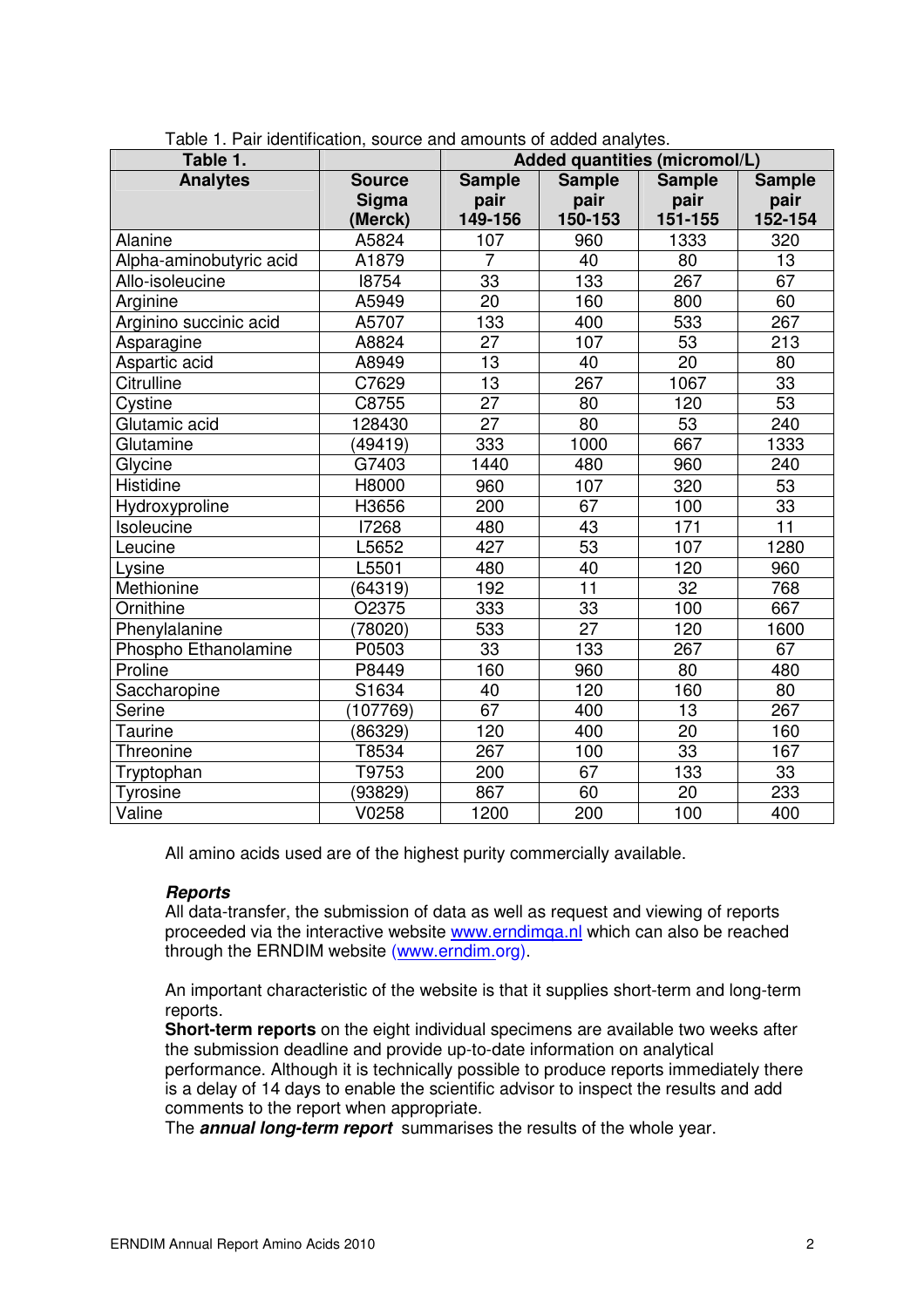A second important characteristic of the website is the different levels of detail of results which allows individual laboratories the choice of fully detailed and/or summarised reports. The "Analyte in Detail" is the most detailed report and shows results of a specific analyte in a specific sample (thus for the 29 amino acids in the year 2010 cycle,  $8 \times 29 = 232$  such Analyte-in-Detail-reports can be requested). A more condensed report is the "Cycle Review" which summarises the performance of all analytes in a specific sample (8 such Cycle Reviews can be requested in 2010). The Annual Report summarizes all results giving an indication of overall performance for all analytes in all 8 samples (1 such Annual-Report can be requested in 2010). Depending on the responsibilities within the laboratory participants can choose to inspect the annual report (e.g. QC managers) or all (or part of) the 232 detailed reports (e.g. scientific staff).

## **4. Discussion of Results in the Annual Report 2010**

In this part the results as seen in the annual report 2010 will be discussed. Please print out your annual report from the website when you follow the various aspects below and keep in mind that we only discuss the results of "all labs". It is your responsibility to inspect and interpret the results of your own laboratory.

## **4.1 Accuracy**

A first approach to evaluating your performance in terms of accuracy is comparison of your mean values for each amino acid in the eight samples with those of all labs. This is shown in the columns "Your Lab" and "All Labs" under the heading "Accuracy". For example for alanine the mean for all labs is 658 micromol/Liter, with which you can compare the mean of your lab.

#### **4.2 Recovery**

A second approach to describe accuracy is the percentage recovery of added analyte. In this approach the amounts of weighed quantities added to the samples are the assumed target values after adjustment for blank values. The correlation between weighed amounts (on the x-axis) and your measured quantities (on the y-axis) has been calculated. The slope of the resulting relation ( $a$  in  $v = ax + b$ ) in this formula multiplied by 100% is your recovery of the added amounts. The outcome for your lab in comparison to the median outcome of all labs is shown in the column "Recovery". Lowest recoveries are seen for the sulphur-containing amino acid cystine (56%) and for phospho-ethanolamine (73%).

### **4.3 Precision**

Reproducibility is an important parameter for the analytical performance of a laboratory and is addressed in the schemes' design. Samples provided in pairs can be regarded as duplicates from which CVs can be calculated. The column "Precision" in the annual report shows your CVs for the respective amino acids in comparison to median values for all labs. The best median precision is observed for phenylalanine (CV 4.3%).

#### **4.4 Linearity**

Linearity over the whole relevant analytical range is another important parameter for analytical quality and is also examined within the schemes. A comparison of the weighed quantities on the x-axis and your measured quantities on the y-axis allows calculation of the coefficient of regression (**r**). The column "Linearity" in the annual report shows your **r** values for the respective amino acids in comparison to the median **r** values for all labs. Ideally the **r** value is close to 1.000 and this is indeed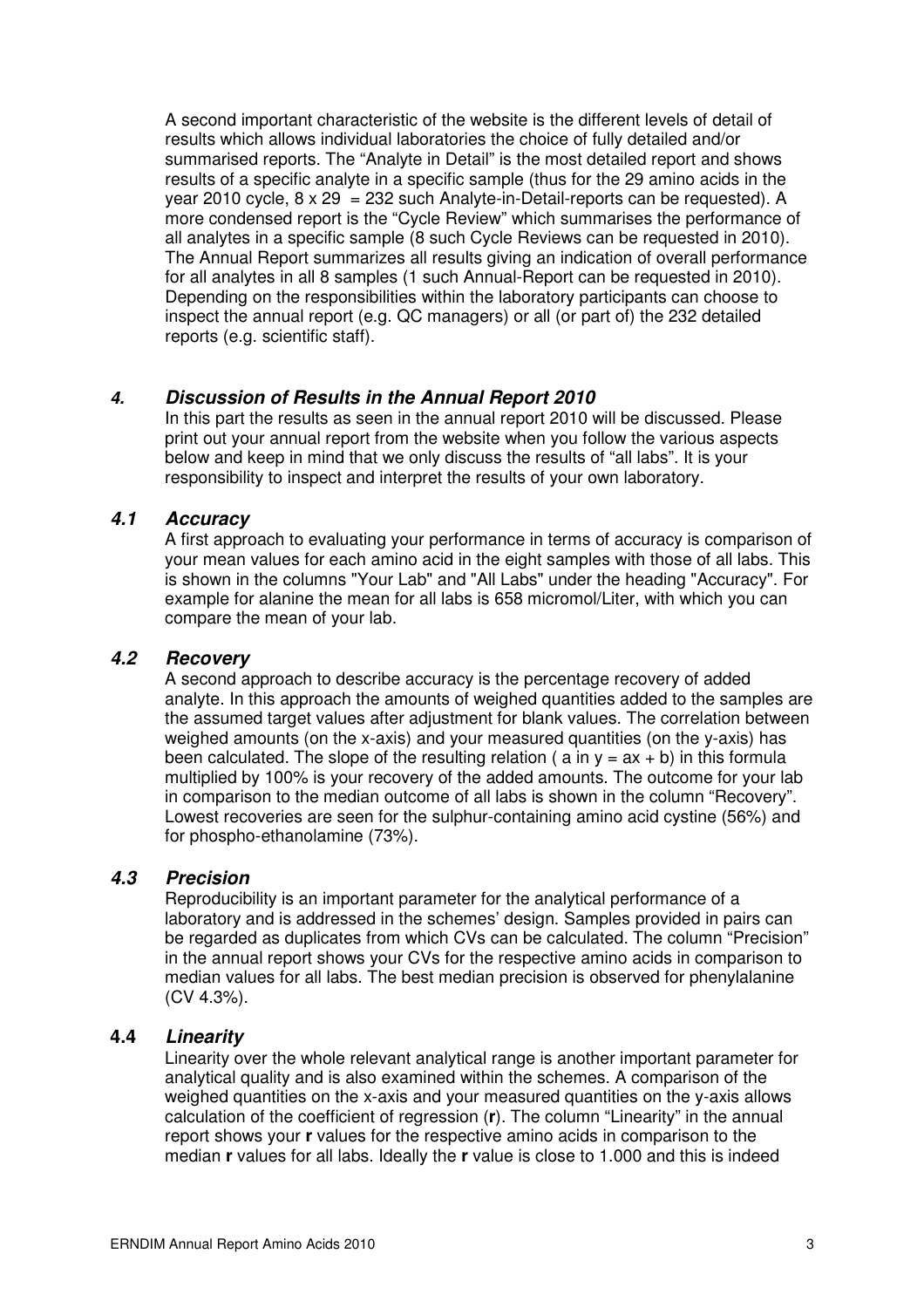observed for all amino acids; the best **r** value is seen for 11 amino acids (r = 0.999). It must be born in mind that only a limited concentration range is tested in this scheme.

### **4.5 Interlab CV**

For comparison of amino acid levels for diagnosis and monitoring of treatment for one patient in different hospitals and for use of shared reference values it is essential to have a high degree of harmonization between results of laboratories. Part of the schemes' design is to monitor this by calculating the Interlaboratory CV. This, along with the number of laboratories that submitted results is shown in the column "Data all labs" in the annual report. The Interlab CV ranges widely from the best of 8.66% for threonine to the worst of 26.9% for arginino-succinic acid.

#### **4.6 Number of Participating Labs and submitted results**

Of the 235 labs, 223 submitted sufficient results to allow complete evaluation of performance, 7 submitted insufficient results and 5 laboratories submitted no results. This is an improvement on 2009 when 8 submitted insufficient results and 22 submitted no results

For 21 of the individual amino acids results were submitted by more than 211 labs (90%). Of the others, results were submitted by over 80% of labs for three and over 70% for three other amino acids. For saccharopine only 113 laboratories (48%) and for arginino-succinate only 142 (60%) of labs submitted results. With modern amino acid analysers employing ion-exchange chromatography a separation and quantitation of all the amino acids present in the distributed samples is possible. Even with those amino acids present at concentrations close to the limit of detection in the basal sample these should be easily measurable in those samples with additions. As in 2009 results suggested that some laboratories experienced difficulties in the separation of cystine and saccharopine. The separation obtained using the Biochrom ion exchange system is shown in the figure below. See chromatogram below.



## **4.7 Interrelationships between quality parameters**

The various parameters described above often have an interrelationship: usually more than one parameter points in the same direction towards either good or bad analytical performance.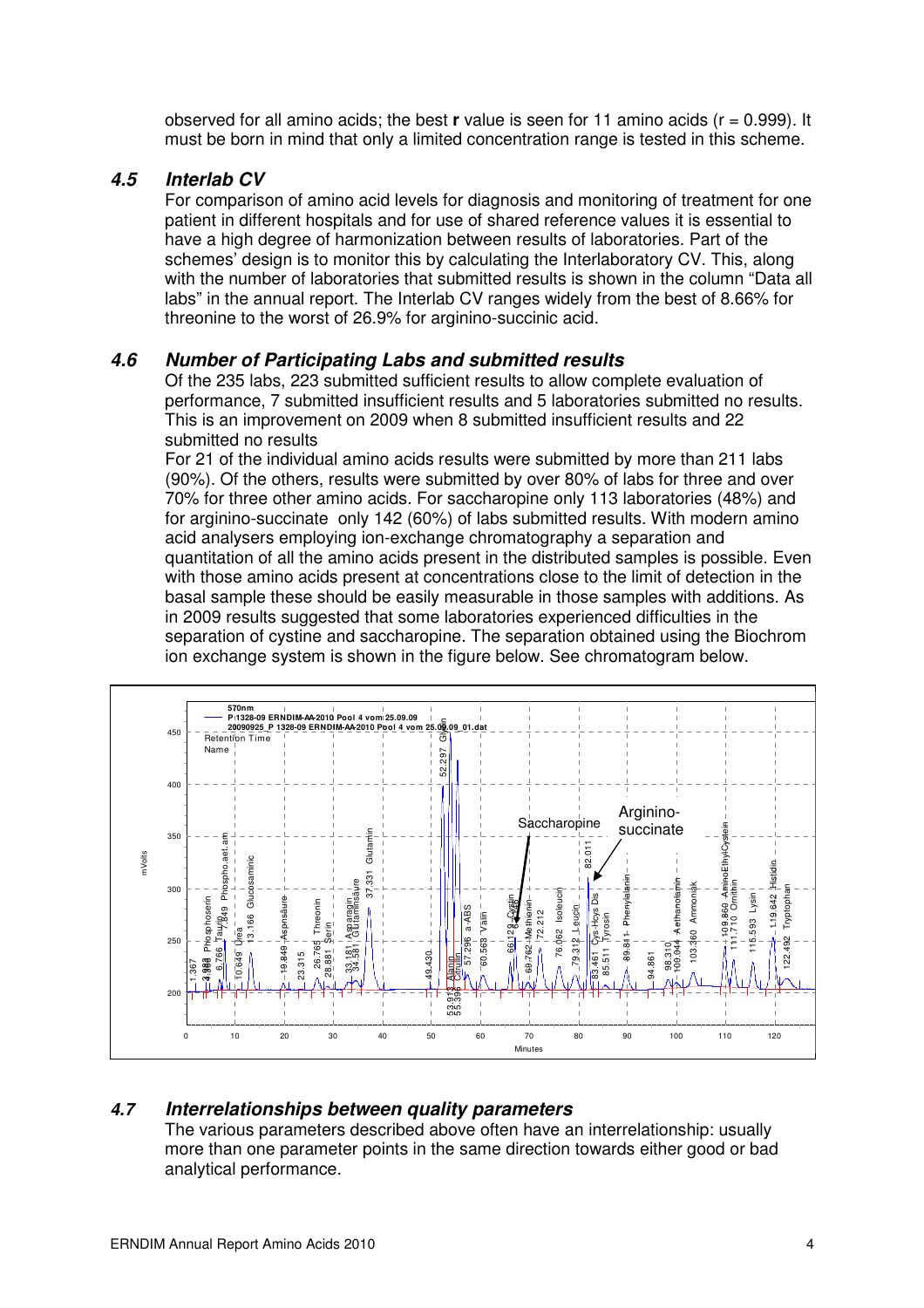For example for alanine all parameters indicate good performance: precision  $(CV =$ 4.7%), linearity ( $r = 0.998$ ), recovery (94%) and interlab dispersion (interlab CV 9.1% and many labs (234) submitted results. The opposite is seen for argininosuccinic acid.

## **4.8 Your performance: red and green flags**

After some years of discussion and planning a system to judge performance of individual laboratories was implemented in January 2009. In the annual report of an individual laboratory red flags indicate poor performance for accuracy, precision, linearity and recovery. Amino acids with satisfactory performance for at least three of the four parameters (thus no or only one red flag or no result) receive a green flag. Thus a green flag indicates satisfactory performance for analysis of that particular amino acid while a red flag indicates that your laboratory has failed to attain satisfactory performance. Criteria for red flags can be found in the general information on the website (general information; interactive website, explanation annual report).

#### **4.9 Poor Performance Policy**

A wide dispersion in the overall performance of individual laboratories is evident. Table 2 shows the percentage of red flags observed. 17% of the laboratories have no red flag at all and thus have attained excellent overall performance. In contrast, at the other extreme there are also 4% of laboratories with more than 25% red flags. Following intensive discussion within the ERNDIM board and Scientific Advisory Board (SAB) and taking into account feedback from participants we have been able to agree on a harmonised scoring system for the various branches of the Diagnostic Proficiency schemes and qualitative schemes. We have also tested a scoring system for the quantitative schemes as described in our Newsletter of Spring 2009. In parallel to this the SAB has agreed levels of adequate performance for all the schemes and these will be re-evaluated annually. The scoring systems have been carefully evaluated by members of the SAB and have been applied to assess performance in our schemes from 2007 onwards. The ERNDIM Board has decided that the Scientific Advisor will judge the performance of the individual laboratories based on these levels of satisfactory performance and issue a letter of advice of failure to achieve satisfactory performance to those laboratories which do not achieve satisfactory performance. The letter is intended to instigate dialogue between the EQA scheme organiser and the participating laboratory in order to solve any particular analytical problems in order to improve quality of performance of labs in the pursuit of our overall aim to improve quality of diagnostic services in this field.

| % Red Flags seen<br>in Annual Report | <b>Percentage Labs</b><br>In this Category | <b>Cumulative Percentage</b><br><b>Of Labs</b> |
|--------------------------------------|--------------------------------------------|------------------------------------------------|
| >25%                                 | 4%                                         | 4%                                             |
| $20 - 25%$                           | 2%                                         | 6%                                             |
| $15 - 20%$                           | 5%                                         | 11%                                            |
| $10 - 15%$                           | 7%                                         | 18%                                            |
| $5 - 10%$                            | 26%                                        | 44%                                            |
| $0 - 5%$                             | 39%                                        | 83%                                            |
| 0%                                   | 17%                                        | 100%                                           |

|  | Table 2. Percentage Red Flags |  |
|--|-------------------------------|--|
|--|-------------------------------|--|

## **4.10 Certificates**

As for other schemes the performance as it is indicated by the red/green flags in the individual laboratories annual report is summarised in the new style of annual participation certificate. The certificate lists the total number of amino acids in the scheme, the number for which results have been submitted and the number for which satisfactory performance has been achieved. It is important to bear in mind that the